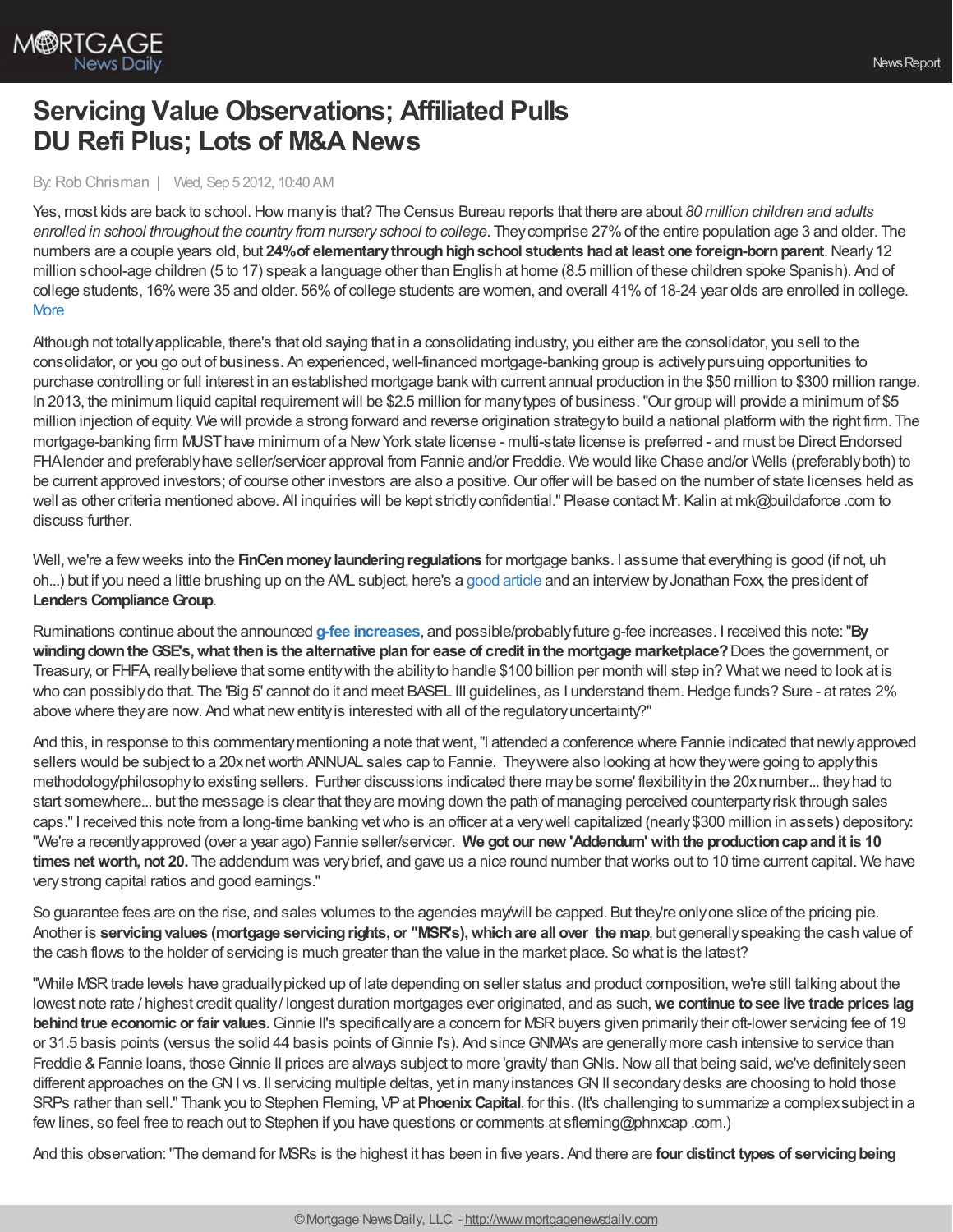traded today: M&A activity related to some large servicers looking to exit the business, seasoned, higher delinquency private or conventional servicing, newer bifurcated co-issue servicing, and newer non-bifurcated servicing. Buyers of seasoned servicing are high touch, special servicers who are willing to work through ugly portfolios for 15-20% returns. Newer originated servicing (bifurcated or nonbifurcated) trades continue their march closer to consensus fair value levels (11% to 14% returns). This has resulted in direct seller/servicers being able to reduce their reliance on the large aggregators and better their all-in loan execution." For more information on MSRfair and market prices or what steps need to be taken to sell MSRs, contact Matt Maurer with **MountainView** at mmaurer@mvcg .com.

## **Let's take a look at some M&A, investor, andwarehouse bank updates.**

**Affiliated Mortgage Co.** told its clients, "Beginning on and after Wednesday, September 5th, 2012, AMC will no longer allow DU Refi Plus Products to be locked, re-locked or extended." (Loans) must be delivered in fundable condition to AMC on or before Tuesday, October 9<sup>th</sup> and purchased by AMC on or before Wednesday, October 17<sup>th</sup>.

**Stonegate Mortgage,whichseems tobe growingbyleaps andbounds, announcedthat it has acquiredwarehouse lender NattyMac** from Guggenheim Partners."NattyMac has been providing warehouse financing to independent mortgage bankers since 2004 and unlike manyof the bank owned warehouse lenders, theycontinued to do so during the credit crisis," said Jim Cutillo,CEOof Stonegate Mortgage. "We intend to ensure that the independent mortgage banker has access not onlyto warehouse financing, but liquidityfor their agency loans."(In March 2012, Stonegate announced plans to expand its third partyoriginations and servicing portfolio after completing a private equity transaction with Long Ridge Equity Partners.

Regarding the rumored closure of **InterCap'swholesale group**, here is the official line:"Due to human resources being strained bythe number of wholesale file touches and loan volume, Intercap Lending is "pausing" outside wholesale business effective immediately. Intercap will continue to service a small group of mortgage brokers through its Inside Wholesale channel. Intercap has decided to focus its attention on building out its retail branch platform byleveraging exclusive "DULike" pre-qualified purchase leads (10,000+ per month) that are generated from 20-25 million unique monthlywebsite visitors. The branch expansion will target groups that are currentlypurchase focused and closing \$5mm+ in retail loan volume. Byproviding pre-qualified purchase leads to these groups, in addition to the manyother Intercap tools, we feel that our retail branch platform will be highly sought after by the professional retail originator. Intercap Lending is a direct FNMA, FHLMC and GNMA Seller/Servicer/Issuer. To obtain additional information regarding this opportunity please contact Joel Harrison at jharrison@intercaplending .com."

**Bank of Commerce Holdings (\$929mm,CA)will sell its 51%ownershippositioninBank of Commerce Mortgage toSimonichCorp.** (which owns the rest of the stock). Bank of Commerce said they took the action due to **increased regulatory burden**. Bank of Commerce Mortgage funds \$1 billion in first mortgages each year and the bankwill continue to provide much of the funding for the operation.

KBWput together the deal whereby**Walter Investment Management Corp. is purchasingReverse Mortgage Solutions, Inc.** in a transaction valued at \$120.0 million (\$60.0 million of cash, \$25.0 million of WACstock and a \$35.0 million seller MSRnote)."The Company anticipates the acquisition ofRMSwill be significantlyaccretive to both earnings and cash flow, and estimates that, on a pro forma basis, the acquisition would have been accretive to 2012 core earnings per share byapproximately25%had the acquisition been completed at the beginning of this year. The \$120.0 million transaction value represents a multiple of approximately2.6xRMS' expected 2012 EBITDA, or 4.1x its 2012 expected core earnings."

Yesterday seemed to continue the non-volatile August trading sessions. One trader used the word "lethargic" - which is fine with many secondary marketing managers who usually are not fans of volatility. We learned that the ISM Manufacturing Index Decreased to 49.6 in August from 49.8 a month earlier, the lowest since July 2009. And that Construction Spending decreased 0.9% during July 2012, but that during the first 7 months of this year, construction spending was 9.3%higher than the same period in 2011. Both pieces of news pointed to a sloweconomy,which helped continue the thinking that the Fed will buymore bonds to keep prices high and rates low.

Call it a holiday week, the last week of the summer, whatever, fewer borrowers wanted to lock in rates last week. The MBA released its usual Wednesday mortgage [application](http://www.mortgagenewsdaily.com/09052012_applications_volume.asp) numbers, this time showing apps dropped 2.5%. Refi's were down 3% (back to Maylevels!) and purchases were down almost 1%. (Refi's are still about 79%of apps - howlong will theyhold on?)

Looking specifically at mortgages, investors love 'em! Not only is new production well documented, well appraised, and well underwritten, but the upcoming guarantee fee increase creates yet another pricing road block to refinancing. And let's just see, if Fannie and Freddie go away,who can refi if rates are a lot higher! Mortgage banker selling, per Tradeweb,was about 70%of the average over the last month - so although the 10-yr Treasury worsened by nearly .250 (closing at 1.58%), residential MBS prices remained roughly unchanged.

For today, the market noticed (but didn't react too much to) news that China's services-sector activity cooled to a one-year low in August, with